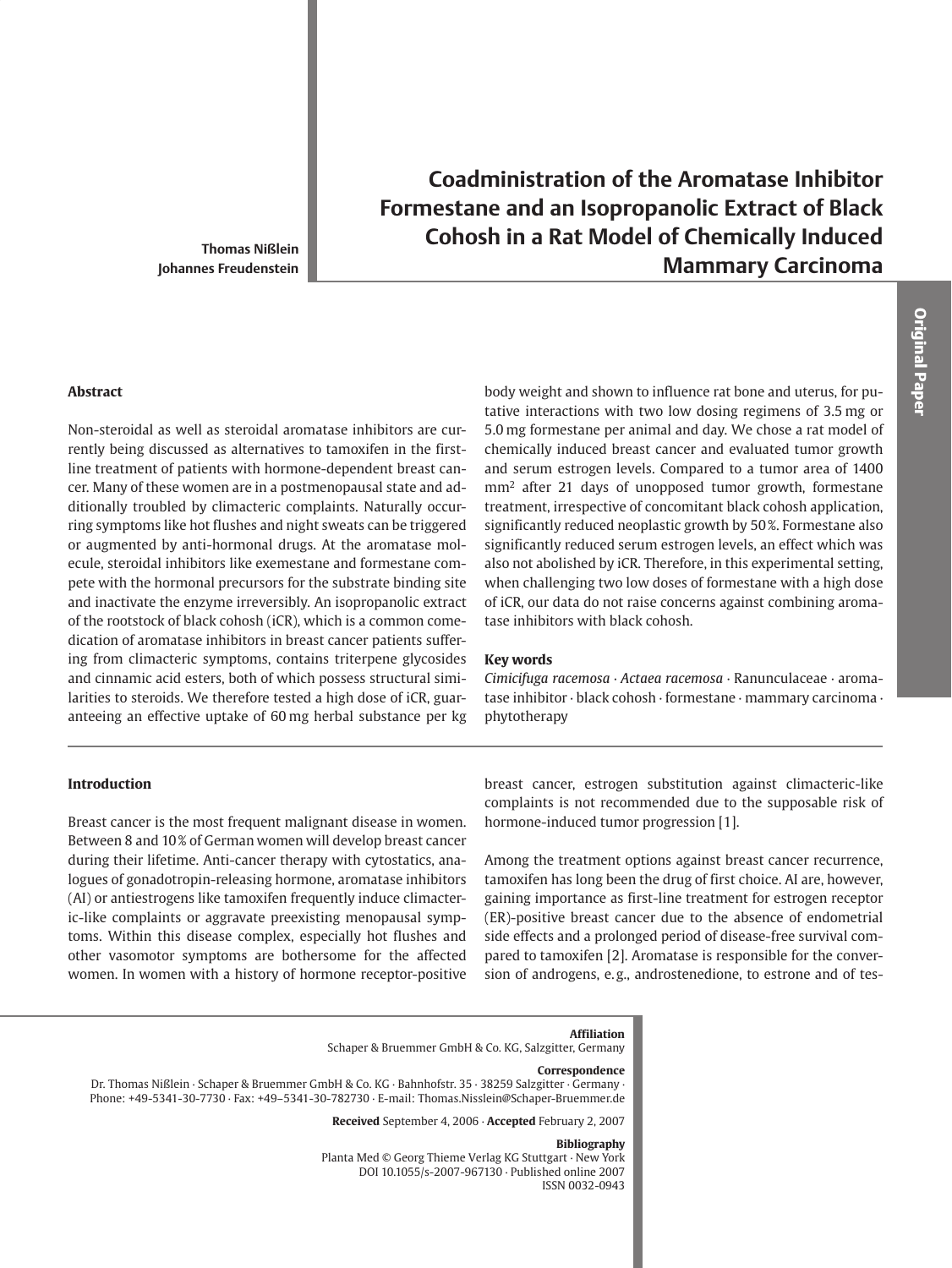tosterone to estradiol. It also represents the main source of estrogens in postmenopausal women and is thus a target for chemotherapy of estrogen-dependent breast cancer. Formestane is a member of the first generation of steroidal AI.

Patients treated with AI are frequently harassed by climacteric complaints like hot flushes, night sweats and sleep disturbance. The symptoms that are naturally occurring during menopausal transition are often triggered or augmented by the drug and patients urgently seek relief from this additional inconvenience [3]. As synthetic hormones are contraindicated in these cases of hormone-dependent breast cancer, plant-derived alternatives are gaining importance.

Extracts of the root of black cohosh (Actaea/Cimicifuga racemosa), a herb native to North America, are the most frequently used preparations and the unique isopropanolic extract iCR (Remifemin®) is the preparation which has been tested most profoundly in laboratory experiments and animal studies [4], [5], [6], [7], [8], [9] as well as in clinical trials [10], [11]. Its main characteristic compound groups are triterpene glycosides (TTG) and cinnamic acid esters (CAE), both of which possess structural similarities to steroids [12], [13]. The iCR at a daily dose of 60 mg herbal substance per kg body weight has been shown to exert bone protective effects [5] and to influence gene expression levels in rat uterus [9]. It has, however, been shown to be devoid of negative estrogen agonistic effects on hormone-dependent breast cancer in vitro [4] and in vivo [14] in an estrogen-free environment as well as in the presence of residual estrogenic substances.

This is strongly in contrast to data obtained with phytoestrogenic isoflavones, which exert their antiestrogenic effect only when residual estrogens are displaced from their receptors, but which show intrinsic estrogenic effects in the absence of other estrogens [5]. Consequently, comedication of tamoxifen and black cohosh has been shown to be safe. Even under highly competitive conditions, iCR does not antagonize tamoxifen's actions [6], whereas such an undesired interaction has been observed for phytoestrogenic isoflavones [15], [16].

In the well established rat model of ER-positive mammary cancer, tumors are chemically induced by intragastric administration of 7,12-dimethylbenz[ $a$ ]anthracene (DMBA) [17], [18], [19], [20]. Neoplasias occur with a frequency of > 90%, have repeatedly been shown to be ER-positive and are sensitive to treatment with formestane [21], [22]. We chose two different, comparatively low doses of the AI for facilitating competitory interactions with iCR and in order to demonstrate dose-dependency of formestane effects on tumor kinetics or serum estradiol levels or both.

As AI are starting to replace tamoxifen as first-line prophylaxis against breast cancer recurrence, women who take black cohosh against their drug-induced menopause-like complaints are increasingly concerned about putative interactions between their two medications. Thus, we used the above animal model of chemically-induced mammary cancer to investigate whether interactions occur between two different low doses of a steroidal AI and a dose of iCR known to influence bone and uterus.

## **Materials and Methods**

## **Animals and treatments**

The rat model of DMBA-induced breast cancer has been validated in various settings and is sensitive to treatment with formestane [17], [18], [19], [20], [21], [22]. Fifty days after birth, 54 female Sprague-Dawley rats (Schaper & Bruemmer breeding colony; Salzgitter, Germany) received a single intragastric dose of 20 mg DMBA (Sigma Aldrich Chemie; Taufkirchen, Germany) dissolved in olive oil.

Rats were housed by treatment group, 3 animals per macrolon cage, in a room providing alternating 12-hour periods of light and dark. Diet and water were permitted ad libitum. All conditions of husbandry were in accordance with local regulations, and experimental procedures were approved and conducted under the auspices of a local German animal care and oversight committee. Following DMBA treatment, the test animals were monitored weekly for mammary tumor development.

First tumors were diagnosed at 35 days after DMBA application. Then, following tumor occurrence, the 54 female Sprague-Dawley rats were randomly allocated to the following treatment groups.

Group A ( $n = 14$ ) was treated with 3.5 mg formestane/animal and iCR; group B ( $n = 13$ ) was treated with 5.0 mg formestane/ animal and iCR; group C ( $n = 13$ ) was treated with 5.0 mg formestane/animal and isopropyl alcohol, and group  $D(n = 14)$  remained untreated.

# **Study drugs and administration**

The iCR liquid extract originated from the validated manufacturing process for Remifemin® tablets and was provided by Schaper & Bruemmer GmbH & Co. KG (Salzgitter, Germany).

The concentration of the extract was 77.4 mg/mL in relation to the dry residue. The concentration of the total TTG in iCR, calculated as standard triterpene glycoside 26-deoxyactein  $(C_{37}H_{56}O_{10})$ ; MW: 660.8), amounted to 27 mg/mL. Concentration of CAE was measured according to the calibration of isoferulic acid. In addition to the free acids caffeic, ferulic, and isoferulic acids, fukiic acid esters as well as piscidic acid esters were easily detectable. Of these, fukinolic acid showed the highest concentration (max. 0.3%) in iCR. Cimicifugic acids A (max. 0.15%), B (max. 0.25%), E and F were also frequently found in varying amounts. Based on the above method and composition, the total concentration of CAE was 3.7 mg/mL. The extract was prepared using  $40\%$  (v/v) isopropyl alcohol.

iCR was administered via the animals' drinking water in a dose that had previously been established to guarantee effective uptake of 60 mg herbal substance per kg body weight. In previous animal experiments, this dose had been shown to exert bone protective effects [5] and to influence gene expression levels in rat uterus [9]. The mixture was freshly prepared on a daily base. Formestane was obtained from Sigma Aldrich Chemie. The daily doses of 3.5 mg formestane/animal (group A) or 5.0 mg formestane/animal (groups B and C) were suspended in  $100 \mu L$  olive oil and injected subcutaneously. Animals of group C received iso-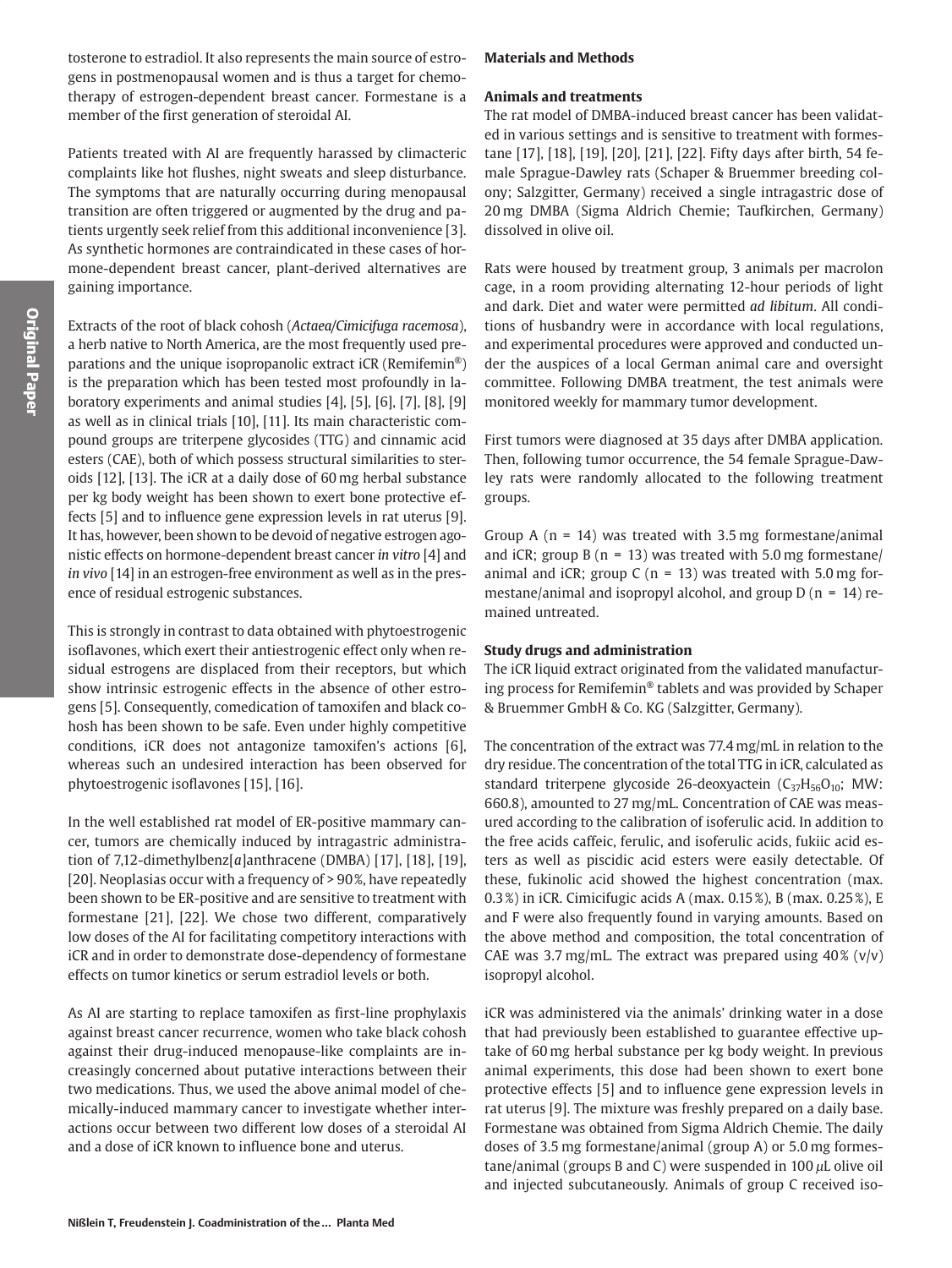propyl alcohol at a dose corresponding to the alcohol intake of extract-treated animals of group B. Treatments were started on the day of tumor diagnosis.

## **Serum estradiol levels**

14 days after the onset of experimental treatment, 4 randomly chosen animals of each group were anesthetized with enflurane, and 1 mL blood was drawn from the tail vein. Serum was obtained by centrifugation, and levels of 17-beta-estradiol were evaluated by a commercial laboratory according to standard procedures.

# **Clinical evaluation and necropsy findings**

The test animals were monitored daily for general clinical symptoms and examined twice a week for tumor and body weight changes. Tumors were measured by calipers, and tumor area is given in mm<sup>2</sup> as calculated from two perpendicular diameters. Upon completion of 30 days of experimental treatment, the animals were sacrificed by  $CO<sub>2</sub>$ -asphyxiation and exsanguination; individual animals that had shown signs of distress during the course of the experiment were killed prematurely. Tumor findings of these animals were handled according to the method of "last observation carried forward". Post-mortem examinations were carried out, and all organs were inspected macroscopically for abnormalities. Tumors were excised, weighed and evaluated microscopically.

# **Statistical methods**

All comparisons were tested for statistical significance in Student's two-tailed t-test with a p-value level of significance of  $0.05.$ 

# **Results and Discussion**

Mammary tumors occured between 35 and 78 days after DMBA application. This marked the beginning of the study, and the various treatments commenced. No statistically significant differences in the time of first tumor diagnosis were observed between groups, which was  $54 \pm 14$  days after DMBA treatment in group A,  $43 \pm 12$  days after DMBA treatment in group B,  $53 \pm 16$  days after DMBA treatment in group C and  $39 \pm 12$  days after DMBA



treatment in group D. Initially, animals had an overall mean tumor area of approx. 200 mm<sup>2</sup> which, when unopposed, increased within 21 days up to 1400 mm<sup>2</sup> in the untreated animals of group  $D.$ 

Aromatase is responsible for the conversion of androgens, e.g., androstenedione to estrone and testosterone to estradiol. In the DMBA rat model of breast cancer, formestane has a marked inhibitory effect on the number and size of tumors. Consequently, compared to the vehicle control, the three formestane test groups showed significantly retarded tumor growth of up to 700 mm<sup>2</sup> within 30 days (Fig.1). No significant differences in the kinetics of mammary tumor growth were observed between the three formestane test groups A, B and C. Irrespective of iCR coadministration, formestane (5.0 mg per day/animal) reduced tumor mass by  $>50\%$ , whereas tumor number was reduced by 32%.

Palpation results obtained during the phase of tumor growth were further corroborated by necropsy data. Thirty days after initial tumor diagnosis, the animals of group D showed a significantly greater tumor mass per animal and significantly larger individual tumors than animals of groups A, B and C. The number of tumors per animal was likewise reduced in the formestane treated animals of groups A, B and C. However, with p-values of 0.15 (A vs. D), 0.14 (B vs. D) or 0.12 (C vs. D) in Student's twotailed t-test, it did not reach statistical significance (Table 1).

No significant differences between group B and group C were observed while analyzing the necropsy parameters indicating that iCR did not antagonize or diminish the antitumoral effects of formestane. Significant differences between groups A and B were also not observed in necropsy data.

Formestane is well known to influence plasma levels of various sex hormones and their precursors (e.g., progesterone, testosterone, androstenedione, dehydro-epiandrosterone). We chose 17beta-estradiol as marker substance for aromatase activity. As expected and as previously described [23], serum levels of 17-betaestradiol were lower  $(32 - 36\%)$  in the groups treated daily with 5.0 mg formestane than in animals treated with the lower dose of 3.5 mg formestane or than in untreated controls. Whereas in

> Fig. 1 Development of mammary tumors. Tumors were measured by calipers, and tumor area is given in mm<sup>2</sup>. Treatment with formestane (groups A, B, C) reduced significantly (Student's two-tailed t-test) tumor growth as measured by tumor area compared to control treatment (group D). Treatment with iCR (groups A, B) had no impact on formestane-reduced tumor growth compared to formestane-only treated animals ( $group C$ ).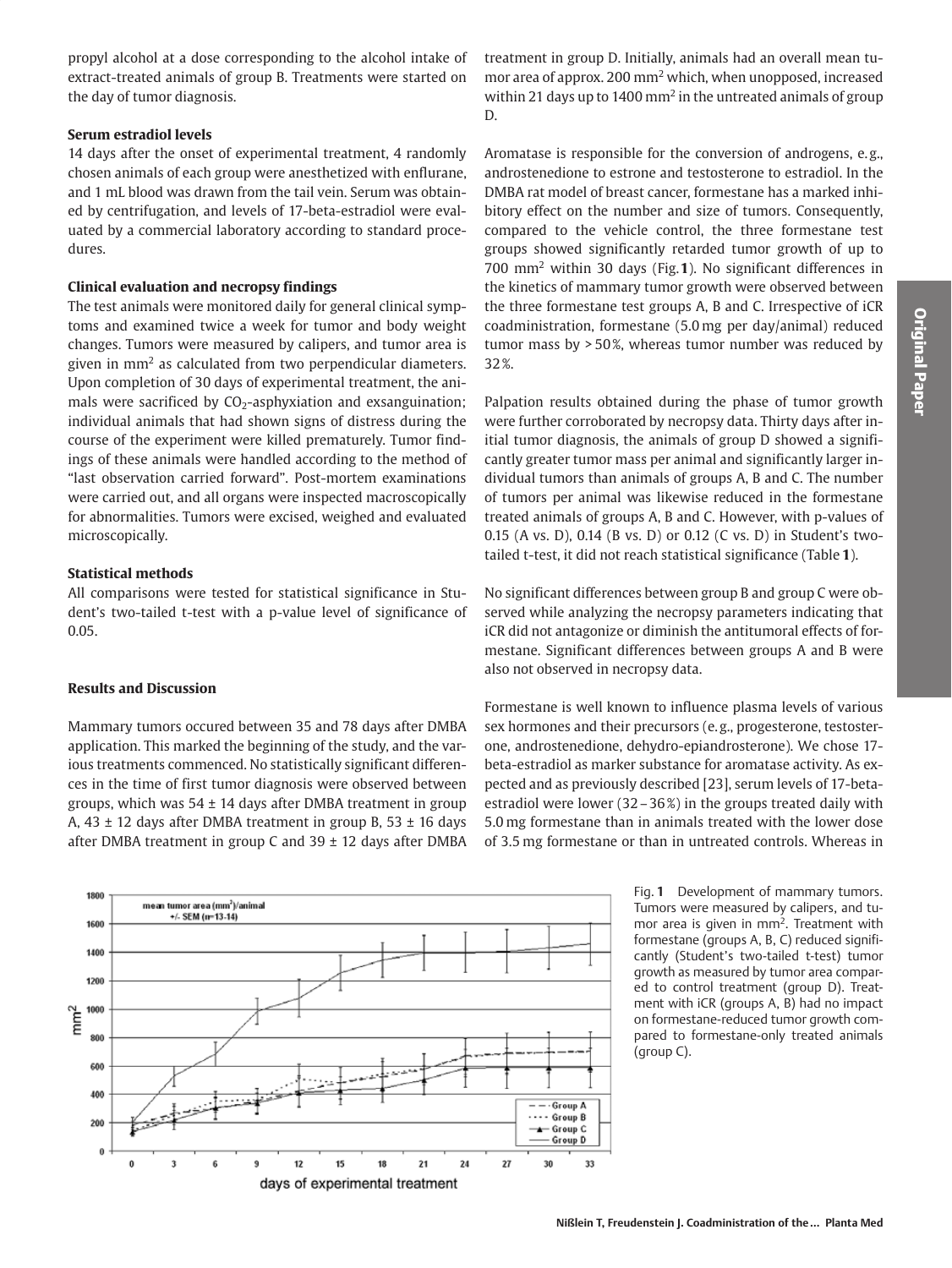#### Table 1 Mammary tumors at necropsy

| $Mean + SEM$                      | Group A (3.5 mg FOR + iCR) | Group B (5.0 mg FOR + iCR) | Group C (5.0 mg FOR) | <b>Group D (control)</b> |
|-----------------------------------|----------------------------|----------------------------|----------------------|--------------------------|
| Tumor mass per animal (q)         | $2.0 + 1.4$                | $1.9 + 1.2$                | $1.9 + 1.8$          | $4.4 + 2.8$              |
| Maximal tumor mass per animal (q) | $1.1 \pm 0.9$              | $1.0 + 0.6$                | $1.1 + 0.9$          | $2.5 + 2.0$              |
| Tumor number per animal           | $4.7 + 3.7$                | $4.9 + 2.7$                | $4.8 + 2.8$          | $6.9 + 3.9$              |

Compared to controls (group D), treatment with formestane (groups A, B, C) significantly reduced tumor growth. Animals of group D showed a significantly greater tumor mass (p < 0.01) per animal and significantly larger individual tumors (p < 0.01) than animals of groups A, B and C. The number of tumors per animal was likewise reduced in the formestane treated animals of groups A, B and C. With p-values of 0.15 (A vs. D), 0.14 (B vs. D) or 0.12 (C vs. D) in the Student's two-tailed t-test, however, it was not statistically significant. Treatment with iCR (groups A, B) did not interfere negatively with the formestane effect (group C).

untreated control animals, the mean value  $(\pm$  SEM) for estradiol was 170.8 ( $\pm$  19.7) pmol/L, it was reduced to 108.7 ( $\pm$  22.7) pmol/ L in formestane treated (5.0 mg per day) animals of group C. In animals of group B, which had received formestane and iCR, mean estradiol levels of 116.7 ( $\pm$  9.5) pmol/L were found (Fig. 2). With p-values (Student's two-tailed t-test) of 0.08 (C vs. D) or 0.06 (B vs. D) respectively, none of these differences was, however, statistically significant. It is likely that the lower dose of formestane could not reduce 17-beta-estradiol levels compared to control animals, whereas the higher dose of formestane was closer to a threshold level of effectivity. On the other hand, serum estradiol levels have to be regarded as a rather variable parameter, as even a very high dose of twice daily 7.5 mg formestane per animal could not reduce serum estradiol levels in another experimental setting [21]. In a further experiment, serum levels and especially tumor tissue levels of, e.g., testosterone or dehydro-epiandrosterone should be investigated.

Steroidal AI are currently again in the focus of clinical research as a third-line therapy in metastatic breast cancer cases where nonsteroidal AI have failed [24]. As they compete with androgens for the enzyme's substrate binding site, the potential of frequent comedications to interfere with this binding should be investigated. We therefore tested two AI dosing regimens able to partially



Fig. 2 Serum levels of 17-beta-estradiol. Whereas treatment with low dosed-formestane (group A) could not reduce 17-beta-estradiol levels compared to control animals (group D), a higher dose of formestane (groups B, C) markedly reduced estradiol levels. Concomitant treatment with iCR (group B) had no influence on the lower hormone levels compared to formestane-only treated animals (group C).

hinder tumor growth in the DMBA model. In parallel, we administered high doses of a black cohosh extract frequently used for alleviating menopausal symptoms and evaluated tumor growth and serum estrogen levels as parameters of unopposed formestane action.

Unlike as for ER, where black cohosh competes with steroidal natural ligands [4], the interaction between aromatase enzyme and its steroidal inhibitor is neither hindered nor competed for by any of the compounds that are present in the black cohosh extract. Common structures of several extract compone classes resemble a steroidal conformation. Triterpenes, which in their glycosidic form are the substances most characteristic for Actaea, and cinnamic acid esters, the second most prevalent compound class, both possess structural similarities to steroids. As inhibition of proliferation and induction of apoptosis in the ER-positive cell line MCF-7 have been demonstrated, both compound classes have been made responsible for the interactions between black cohosh extracts and ER [4], [8].

We here show for the first time that in a relevant animal model of hormone-dependent cancer, the black cohosh extract iCR does not interfere with the beneficial effects of a steroidal AI. A high dose of iCR, which has been shown to influence bone quality [5] and uterine gene expression levels in rats [9], does not impede the AI, even if dosed sub-therapeutically. In conclusion, our results are in favor of comedication of AI with a long used herbal remedy, iCR, for the treatment of climacteric hot flushes and night sweats associated with AI treatment.

#### **Acknowledgements**

We thank H. Jänicke, H. Achilles, M. Reebmann, C. Gehrke and G. Schaitz for excellent technical assistance. A. Klos and N. Jahn have been instrumental during manuscript preparation.

#### **References**

- <sup>1</sup> Holmberg L, Anderson H. HABITS steering and data monitoring committees. HABITS (hormonal replacement therapy after breast cancer is it safe?), a randomised comparison: trial stopped. Lancet 2004; 363:  $453 - 5.$
- <sup>2</sup> Henderson IC, Piccart-Gebhart MJ. The evolving role of aromatase inhibitors in adjuvant breast cancer therapy. Clin Breast Cancer 2005; 6:  $206 - 15$ .